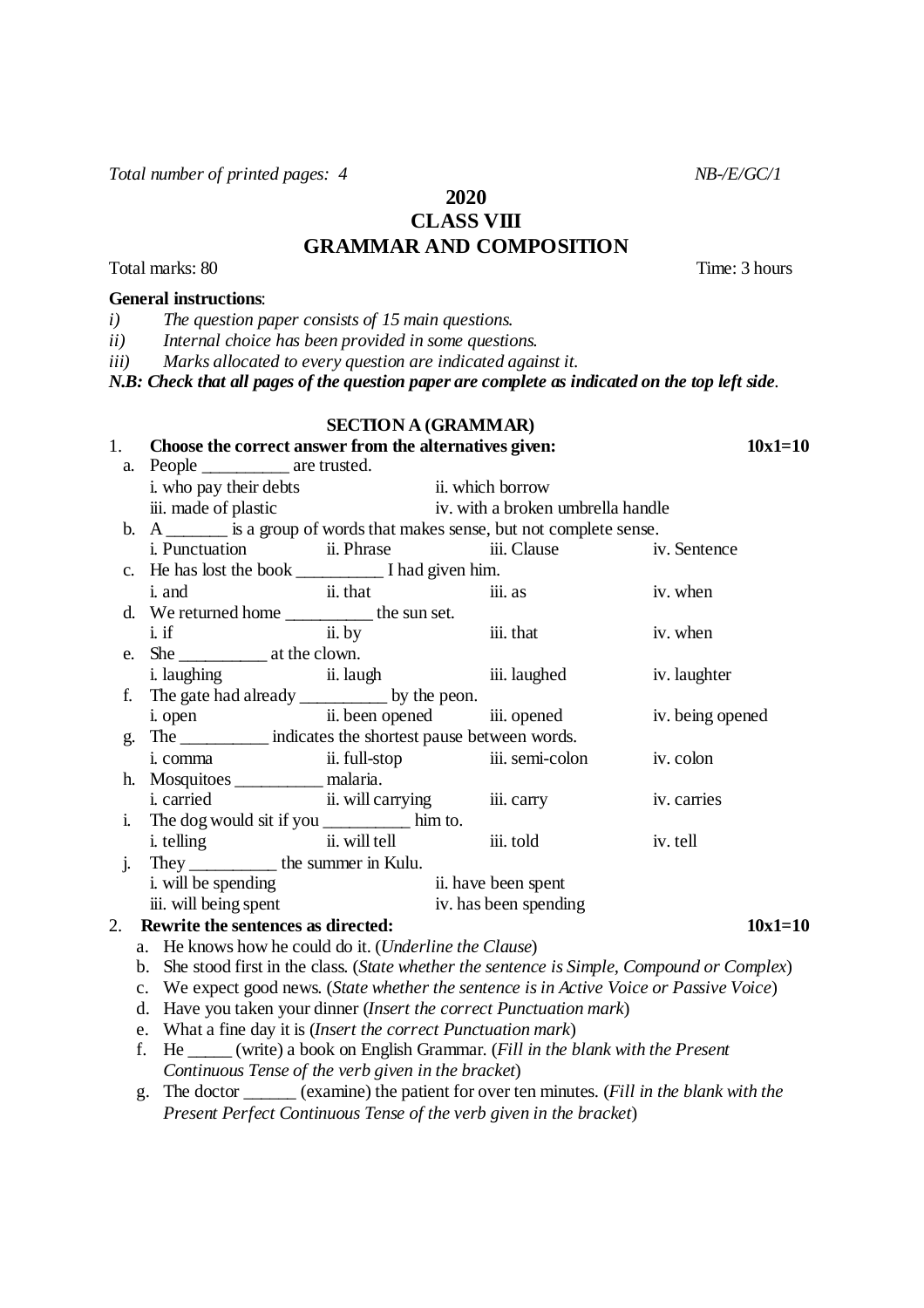|    | h. I ______ (buy) a car one month ago ( <i>Fill in the blank with Simple Past Tense of the verb</i>                         |              |
|----|-----------------------------------------------------------------------------------------------------------------------------|--------------|
|    | given in the bracket)                                                                                                       |              |
|    | They _______ (watch) the television when the bell rang. (Fill in the blank with Past<br>i.                                  |              |
|    | Continuous Tense of the verb given in the bracket)                                                                          |              |
|    | If you run fast, you _____ (catch) the train (Fill in the blank with Simple Future Tense of<br>$\mathbf{i}$ .               |              |
|    | the verb given in the bracket)                                                                                              |              |
|    | 3. Underline the Phrase in the sentences:                                                                                   | $2x1=2$      |
|    | a. She is sitting on the bench.                                                                                             |              |
|    | b. The sun rises in the East.                                                                                               |              |
| 4. | State whether the given sentences are Simple, Compound or Complex sentences:<br>a. We desire to succeed, therefore we work. | $2x1=2$      |
|    | b. Enato is a handsome young man.                                                                                           |              |
|    |                                                                                                                             |              |
|    | 5. Punctuate the sentence given below:                                                                                      | $4x^{1/2}=2$ |
|    | The teacher said Hard work is the key to success                                                                            |              |
|    | 6. Fill in the blanks with the correct Tenses of the Verb given in bracket:                                                 | $2x1=2$      |
|    | a. I _____ (play) chess when I was a child. (Use the Simple Past Tense of the verb given in                                 |              |
|    | the                                                                                                                         |              |
|    | bracket)                                                                                                                    |              |
|    | b. It _____ (rain) since midnight. (Use Past Perfect Continuous Tense of the verb given in                                  |              |
|    | the bracket)                                                                                                                |              |
| 7. | Fill in the blanks with the Future Perfect Continuous Tense of the Verbs given in                                           |              |
|    | brackets:                                                                                                                   | $2x1=2$      |
|    | a. He ______ (learn) his lesson since morning when we reach home.                                                           |              |
|    | b. They ______ (work) for four hours by the time the sun sets.                                                              |              |
| 8. | Change the voice:                                                                                                           | $5x1=5$      |
|    | a. Somebody left the door open.                                                                                             |              |
|    | b. Are your parents obeyed by you?<br>c. I take good care of my books.                                                      |              |
|    | d. A letter was written by him.                                                                                             |              |
|    | e. They have received gifts.                                                                                                |              |
| 9. | Fill in the blanks using Simple Present Tense or Present Continuous Tense of the Verbs                                      |              |
|    | given in the brackets:                                                                                                      | $5x1=5$      |
|    | a. I $\qquad$ (eat) my lunch now.                                                                                           |              |
|    | b. The Ganga ______ (rise) in the Himalayas.                                                                                |              |
|    | c. $I_{\text{max}}$ (make) a doll.                                                                                          |              |
|    | d. It is still $\_\_\_\_$ (rain) outside.                                                                                   |              |
|    | e. I shall tell him the good news as soon as $I_{\text{max}}$ (see) him.                                                    |              |
|    |                                                                                                                             |              |

-2- *NB-/E/GC/1*

## **SECTION B (COMPOSITION)**

## 10. **Read the story and answer the questions given below**:

# The Pet Shop

Cody and his sister April decide they want a dog. They head down to the local pet store and have a look around. It is a very small pet store that doesn't have many animals. The owner of the shop is a nice old man named Mr. Smith. He walks over and greets Cody and April. "How can I help you?" he asks. "We would like to buy a dog," April responds. "Ah,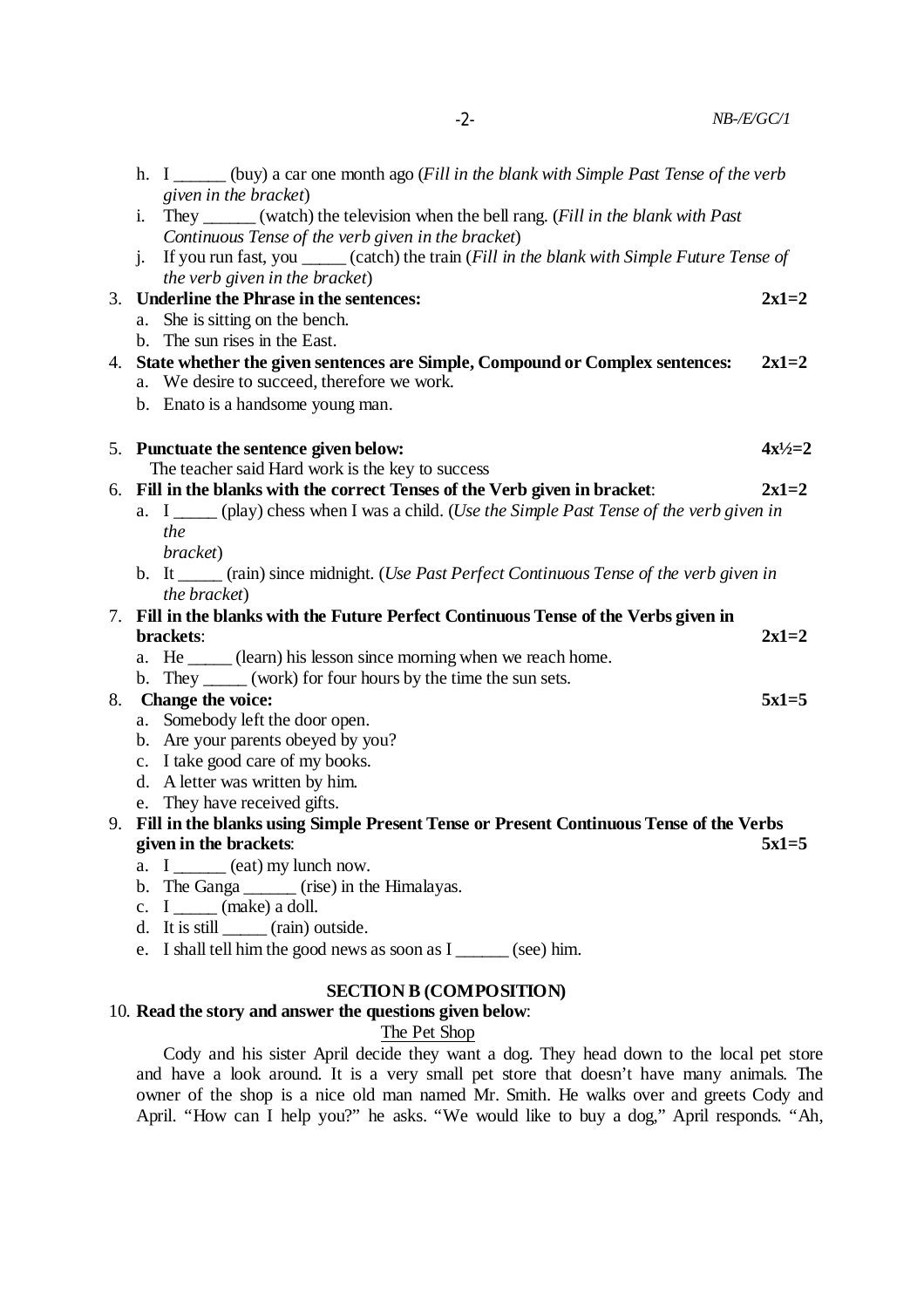well, we are not a big pet shop," Mr. Smith tells her. "So we only have two dogs to choose from." They ask Mr. Smith to show them the dogs. Mr. Smith leads them to the back of the store where the two dogs are. One of them is very big bulldog named Buster. The other is a very tiny Chihuahua named Teacup. April wants Teacup. Cody wants Buster.

They walk outside to discuss. They can't agree on a dog. April suggests they race home for it. The winner of the race chooses the dog. Cody agrees, then tells April her shoelace is untied. When April looks down, he runs off and gets a head start. Cody runs as hard as he can. He really wants that bulldog. He looks back. April is so far behind he can't even see her. Cody finally gets home. He is tired but is happy. He knows he is the winner. April arrives a few minutes after Cody. She congratulates him.

They return to the pet store to purchase Buster the bulldog. However, when they arrive they only see Teacup the Chihuahua. They ask Mr. Smith where Buster is. Mr. Smith gives the details. He explains that a few minutes after April and Cody leave, two boys walk in and buy the bulldog. Cody looks at April and she holds back a smile. Cody sighs. He turns back to Mr. Smith. "Sometimes you win the race, but not the prize!" Cody smiles sadly. "We'll take the Chihuahua please."

| Trees are the kindest thing I know. |                                                                                                                                                                                                                                                                                |
|-------------------------------------|--------------------------------------------------------------------------------------------------------------------------------------------------------------------------------------------------------------------------------------------------------------------------------|
|                                     | a. Where did Cody and April go?<br>b. How many dogs are there in the shop?<br>c. Which dog did Cody want?<br>d. Which dog did April want?<br>e. Why does Cody say, 'Sometimes you win the race, but not the prize'?<br>11. Read the poem and answer the questions that follow: |

They do no harm, they simply grow And spread a shade for sleepy cows And gather birds among the boughs

They give us fruit in leaves above And wood to make our house of, And leaves to burn on halloween And in the spring new buds of green

They are the first when the day's begun To touch the beams of morning Sun, They are the last to hold the light When evening charge into the night,

And when the moon floats on the Sky They hum a drowsy lullaby of sleepy children long ago.... Trees are the kindest thing I know (Harry Behn)

*Fill in the blanks and complete the summary of the poem***: 5x1=5**

According to the poet, trees are the because they do no harm but simply grow. It spread a \_\_\_\_\_\_ for sleepy cows and gives shelter to the birds. Trees give us \_\_\_\_\_\_\_in leaves and wood to make our house. Trees are the first to touch the rays of